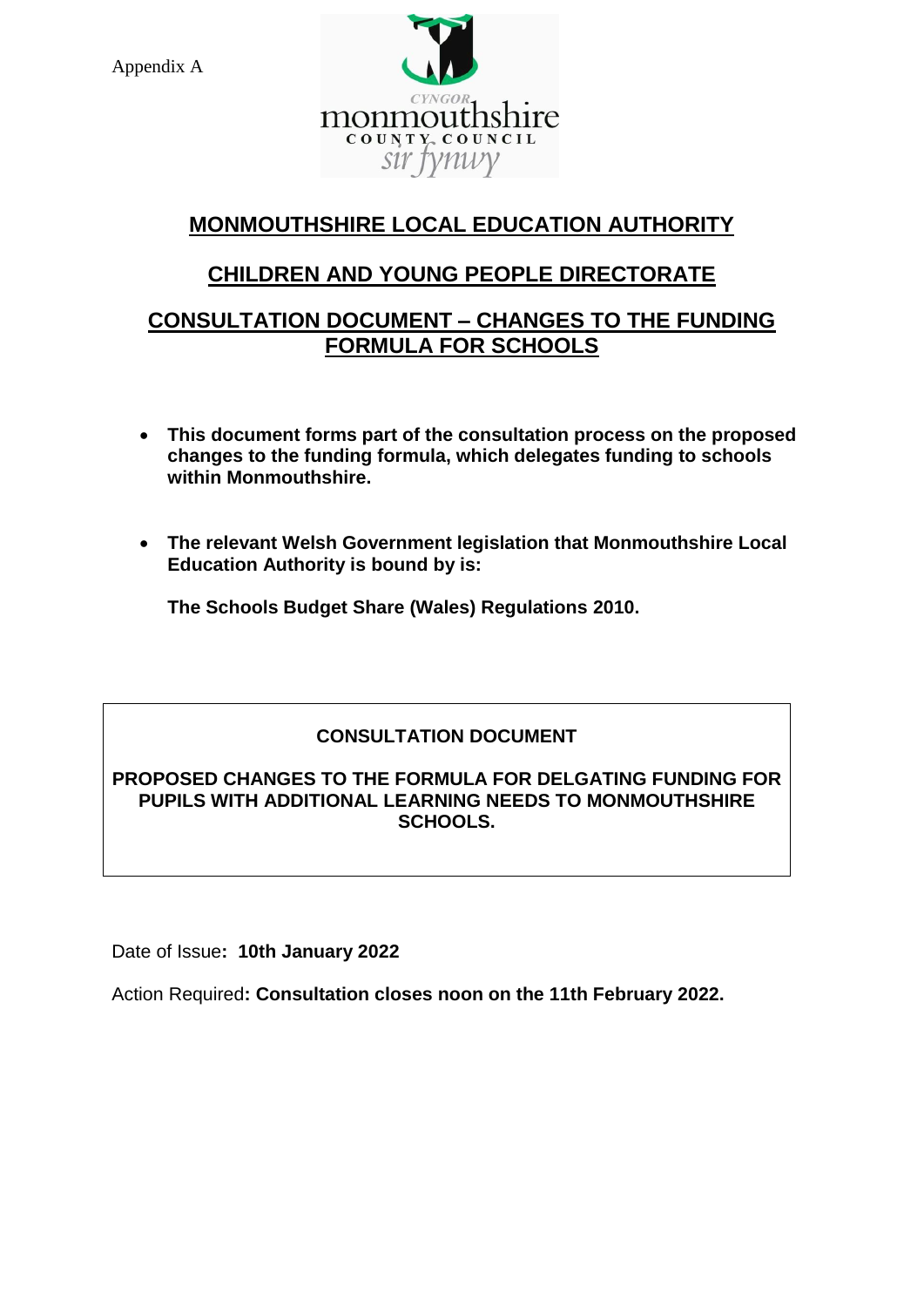**Title of Document:** The Review of Funding for Schools in Monmouthshire Consultation Document.

**Audience:** All Head teachers at Monmouthshire Schools, Chairs of Governing Bodies of Monmouthshire Schools, The Schools Budget Forum, the Senior Leadership Team, the Departmental Management Team of the Children and Young People Directorate, Children and Young People Select Committee, Diocesan Directors of Education and All Elected Members.

**Overview:** This document details the reasons for the review of the current consultation on School's funding and outlines the new proposals for the distribution of this funding.

**Action Required:** A proforma is enclosed for your response. The completed form should be sent to the address below by the consultation closing date of **noon on the 11th February 2022**

#### **Responses to: Nikki Wellington**

Finance Manager Children and Young People Directorate Monmouthshire County Council County Hall The Rhadyr Usk **Monmouthshire** NP15 1GA e-mail: **nicolawellington@monmouthshire.gov.uk**

**Further Information:** Enquiries about this consultation document should be directed to **Nikki Wellington**

Nikki Wellington Tel: 01633 644549 / 07766 504389 e-mail: **[nicolawellington@monmouthshire.gov.uk](mailto:nicolawellington@monmouthshire.gov.uk)**

**Additional Copies:** These can be obtained from Nikki Wellington (telephone number and e-mail address above)

**Related Documents:** The Schools Budget Shares (Wales) Regulations 2010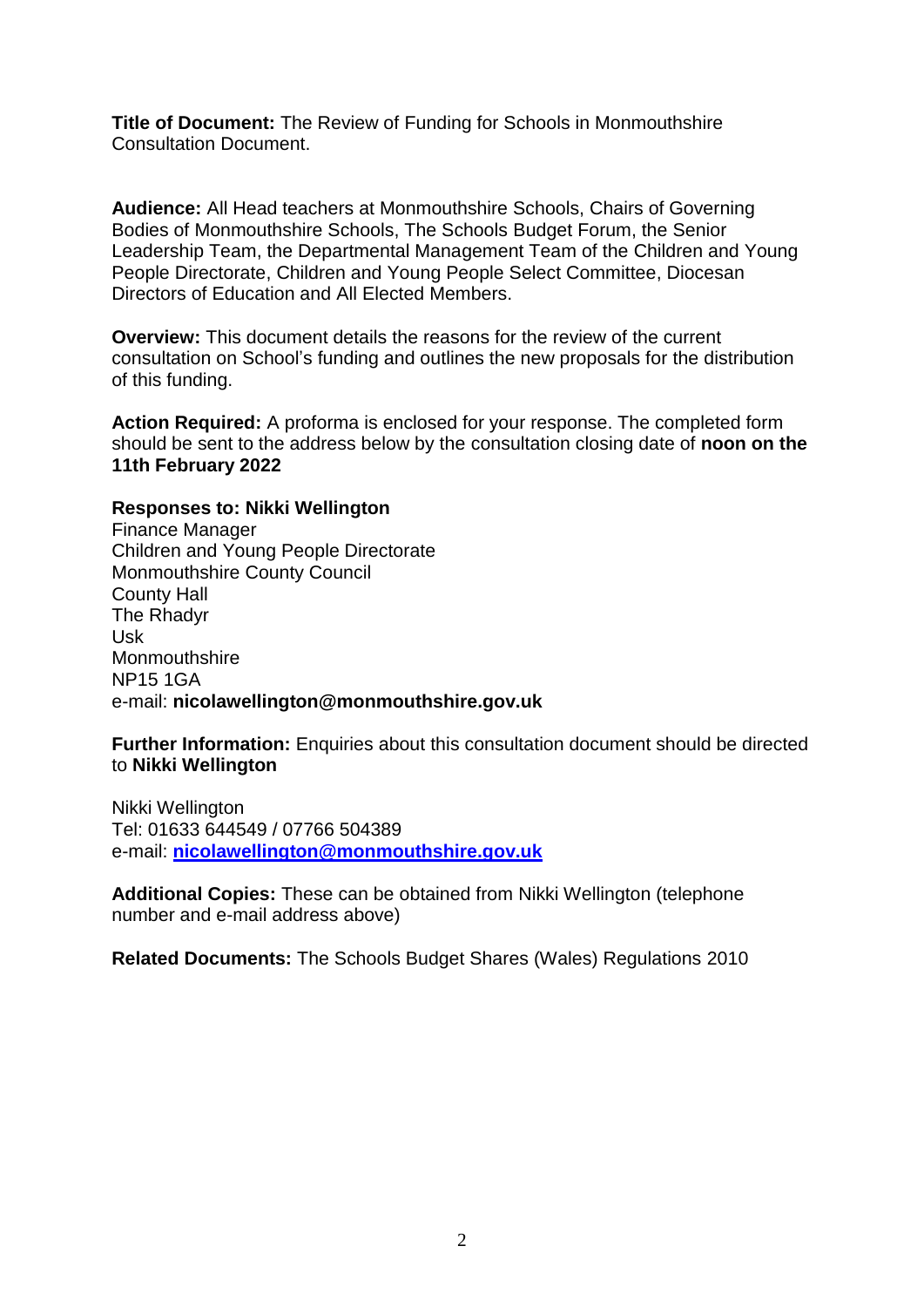## **CONTENTS**

| $\mathbf 1$  | Background                              | 'age<br>4 |
|--------------|-----------------------------------------|-----------|
| $\mathbf{2}$ | <b>Issues with Current Arrangements</b> | 4         |
| $\mathbf{3}$ | <b>Process</b>                          | 5         |
| 4            | Proposals                               | 6         |
| 5            | Responses                               | 8         |

Appendix 1 – Proposed funding model affect on schools.

- Appendix 2 Proposed transition funding for schools
- Appendix 3 Integrated Impact Assessment Document.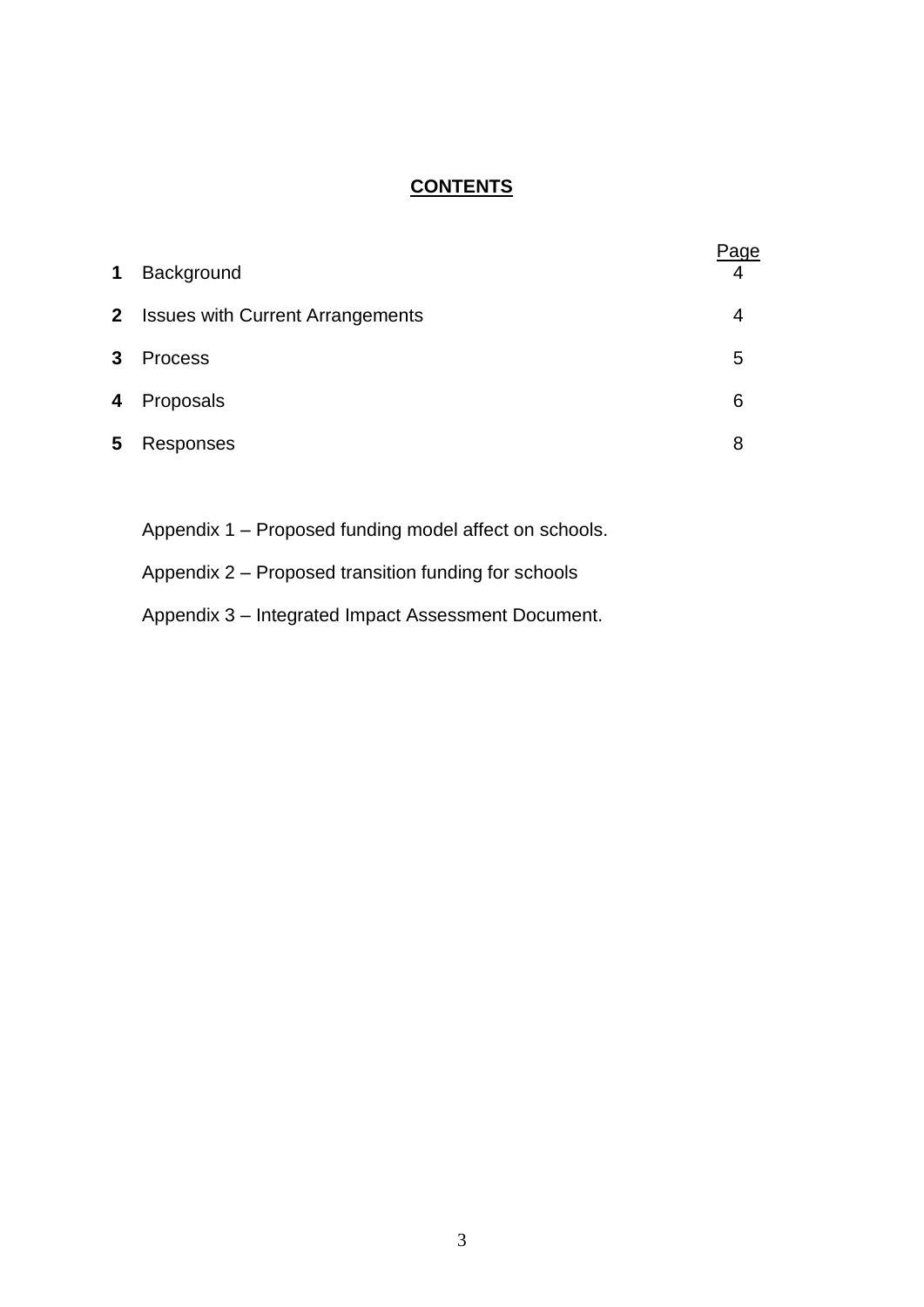#### **1. Background**

- 1.1 The school budget forum regularly reviews the funding formula for schools to ensure that the funding is distributed to schools in the fairest way.
- 1.2 Following a meeting of the School Budget Funding Forum on the 16th December 2021, members agreed to consult on the basis for delegating funding to Monmouthshire schools for pupils with additional learning needs (ALN).
- 1.3 This consultation only covers funding for pupils with ALN who attend a mainstream Monmouthshire school, this does not include the funding delegated to the Special Needs Resource Bases, small class provision at King Henry VIII School or placements in Out of County / Independent Schools.

#### **2. Issues with current arrangements**

- 2.1 The funding for pupils with ALN was last reviewed in 2009 and the current funding model was agreed and put in place. Under the current funding model funding is delegated as a lump sum to all schools using an indicator of FSM with additional funding delegated for individual pupils via a panel who look at their needs and agree a funding level.
- 2.2 To access funding pupils are assessed and provided with either a statement of educational needs or a school action plus resourced agreement, (SAPRA) both may attract a level of funding depending on the needs of the pupil, but a statement of educational needs is a statutory document with the SAPRA being a document internal to Monmouthshire.
- 2.3 Typically the funding provided will be Band D funding (£9,730) or Band E funding (£14,595). These values have not been increased for several years and all schools are required to use some of their school budget to meet need. It is a requirement that a minimum of 5% of the school budget is used to support pupils will additional learning needs.
- 2.4 This process is very bureaucratic requiring many forms and assessments to be completed and it is often criticised by Headteachers for being very time consuming and rigid. The funding follows the pupil and if the pupil leaves the funding will be removed which could result in a member of staff who is supporting that pupil being put at risk of losing their job.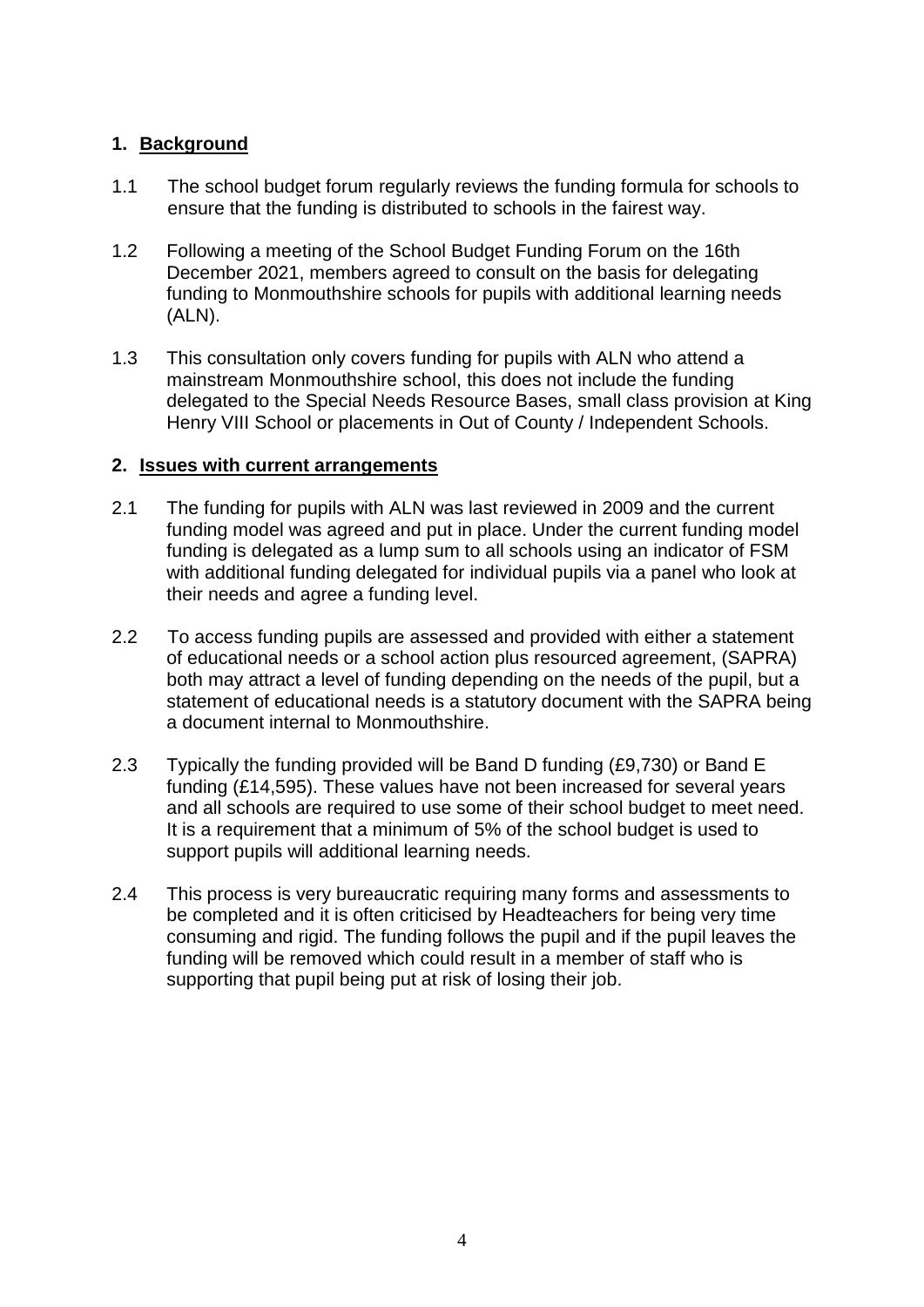### **3. Process.**

- 3.1 It was agreed at the School Budget Finance Forum in the summer term that a working group would look at all the proposals and decide on a model to be consulted on. The working group members were primary and secondary school Headteacher, School Business Managers, Additional Learning Needs Co-Ordinator's and officers from the Local Authority covering Finance and Additional Learning Needs.
- 3.2 The working group considered several options these included:
	- To leave funding as is and not make any changes this was rejected by the working group for the reasons stated above.
	- Delegate funding on pupil numbers it was agreed that this should be part of the formula, but funding should not be delegated purely on pupil numbers.
	- Delegate funding on FSM it was agreed that this was not a measure of ALN.
	- Total funding delegated on existing statement it was agreed that this would not look at the future needs of pupils and schools who has been proactive in applying for statements would be favoured.
	- Delegate to a cluster of schools this was not accepted by all schools, but it was agreed that if schools wish they once the funding has been delegated, they can pool the funding for the cluster to allocate.
- 3.3 The working group agreed the following principles in deciding a proposal:
	- The funding should follow the pupil
	- The funding should allow for current and future needs
	- The formula should create sustainability in funding so schools can plan
	- The funding should be able to be used flexible to meet needs
	- There should be a contingency which will have strict criteria to support learners that move into Monmouthshire and are not previously known about
	- No school will be identified as it is the principles that are to be agreed and not the effect on the individual school.
- 3.4 Under the new Additional Learning Needs (ALN) and Educational Tribunal Act, schools will have increased responsibility to identify and meet the needs of learners who have ALN. The ALN Code states that 'Maintained schools have a key role to play in identifying ALN and in delivering Additional Learning Provision (ALP) to support learners with ALN. They are directly responsible for identifying and meeting the needs of the majority of their pupils who have ALN' (1.83).

In Monmouthshire and across the region, schools have been recommended to adopt a graduated response to meeting the needs of learners with ALN and to identify and secure provision/interventions to meet the continuum of need. The diagram below illustrates this model. To fulfil their statutory duties under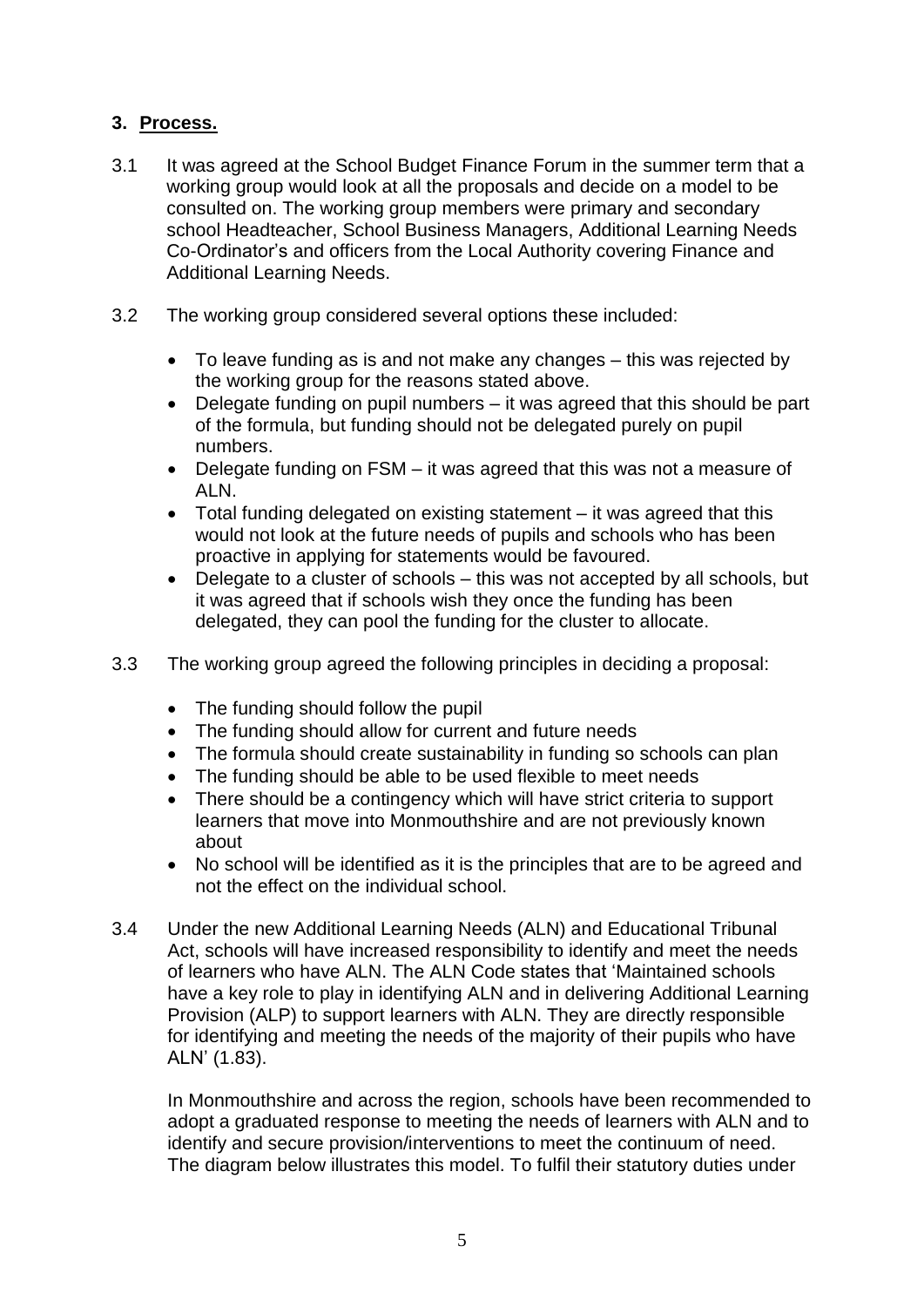the new Code, schools will benefit from the flexibility and autonomy that delegated funding will provide, which will allow them to develop appropriate provision to ensure the needs of learners with ALN are fully met.



## **4. Proposal.**

- 4.1 The working group and the School Budget Finance Forum have agreed to consult on two proposals, both will delegate funding based on a combination of pupil numbers and ALN (band funding).
- 4.2 Proposal 1

70% of the funding distributed on pupil numbers and 30% on current funding for band D & E within the school. For the purposes of this consultation the pupil numbers are taken as the September 2020 count which is in line with the existing formula and the band funding is from the October 2021 forecasting model.

- 4.3 The effect on each school is shown in appendix 1 Model 1.
- 4.4 Under this proposal 18 schools will see a reduction in funding and 16 schools will see an increase in funding.
- 4.5 Proposal 2

80% of the funding distributed on pupil numbers and 20% on current funding for band D & E within the school. For the purposes of this consultation the pupil numbers are taken as the September 2020 count which is in line with the existing formula and the band funding is from the October 2021 forecasting model.

4.6 The effect on each school is shown in appendix 1 – Model 2.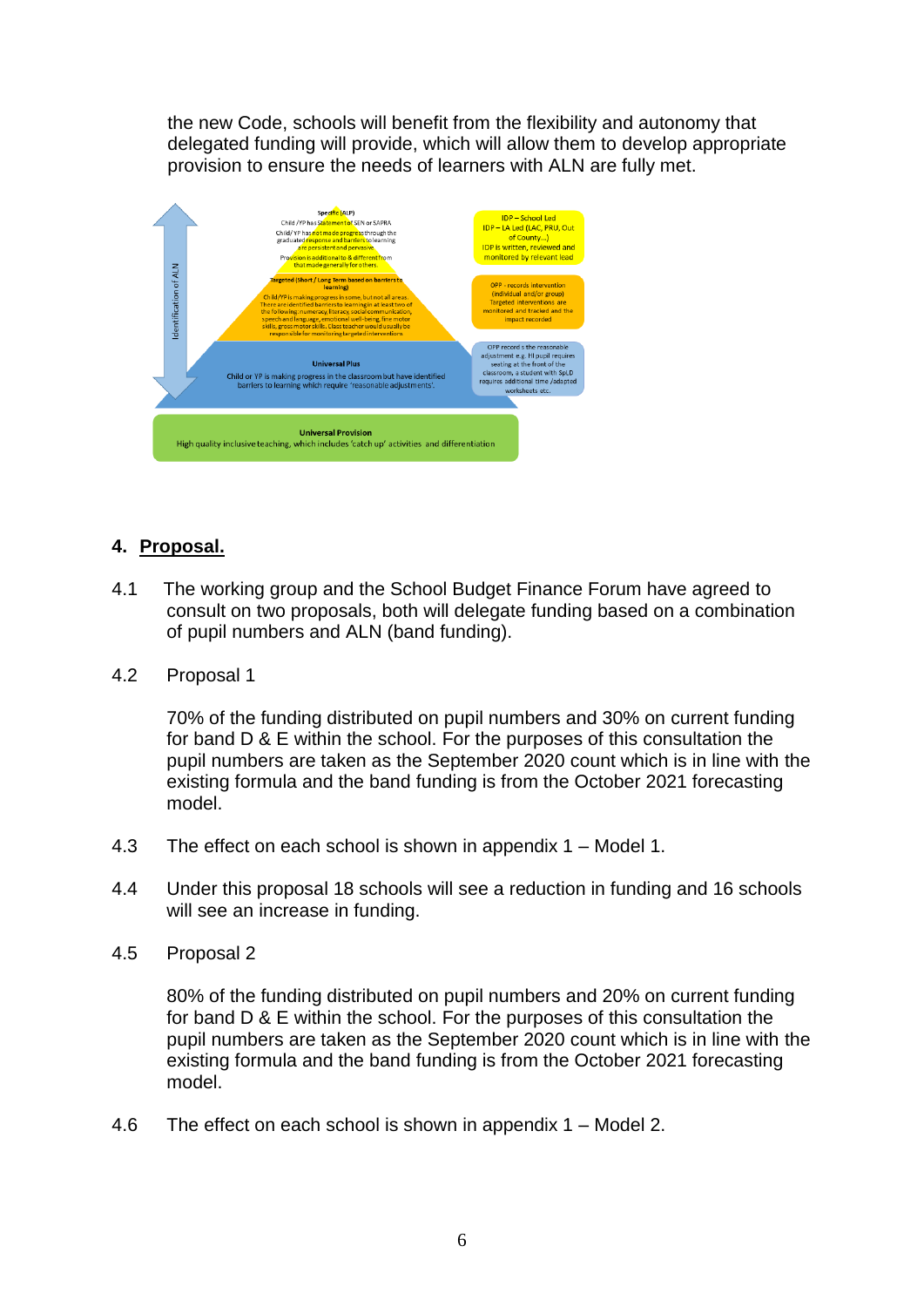- 4.7 Under this proposal 16 schools will see a reduction in funding and 18 schools will see an increase in funding.
- 4.8 If approved the funding will commence for the start of the next financial year and the pupil numbers will be updated to reflect the January 2022 count. The band funding will reflect the January 2022 forecasting model.
- 4.9 Under both proposals there will be a need for transition funding to reduce the effects for those schools that see large increases and large losses. This will be over a 3 year period by capping the gains and losses and this is reflected in appendix 2.
- 4.10 The proposal will be reviewed after a year to ensure that the delegation is fair and operating as intended. Schools will be able to use this funding flexible to support all learner with ALN. There will be a requirement in a small number of cases that a pupil will require one to one support due to their needs.
- 4.11 After the review it is intended to roll the funding out over a 3 year period to give schools the flexibility to put in place long term plans to support pupils with ALN.

Please use the proforma below to respond to the consultation, all responses should be sent to:

[nicolawellington@monmouthshire.gov.uk](mailto:nicolawellington@monmouthshire.gov.uk)

Any further information regarding this consultation can also sent to the email address above or please call 07766 504389.

All responses should be returned by noon 11th February 2022.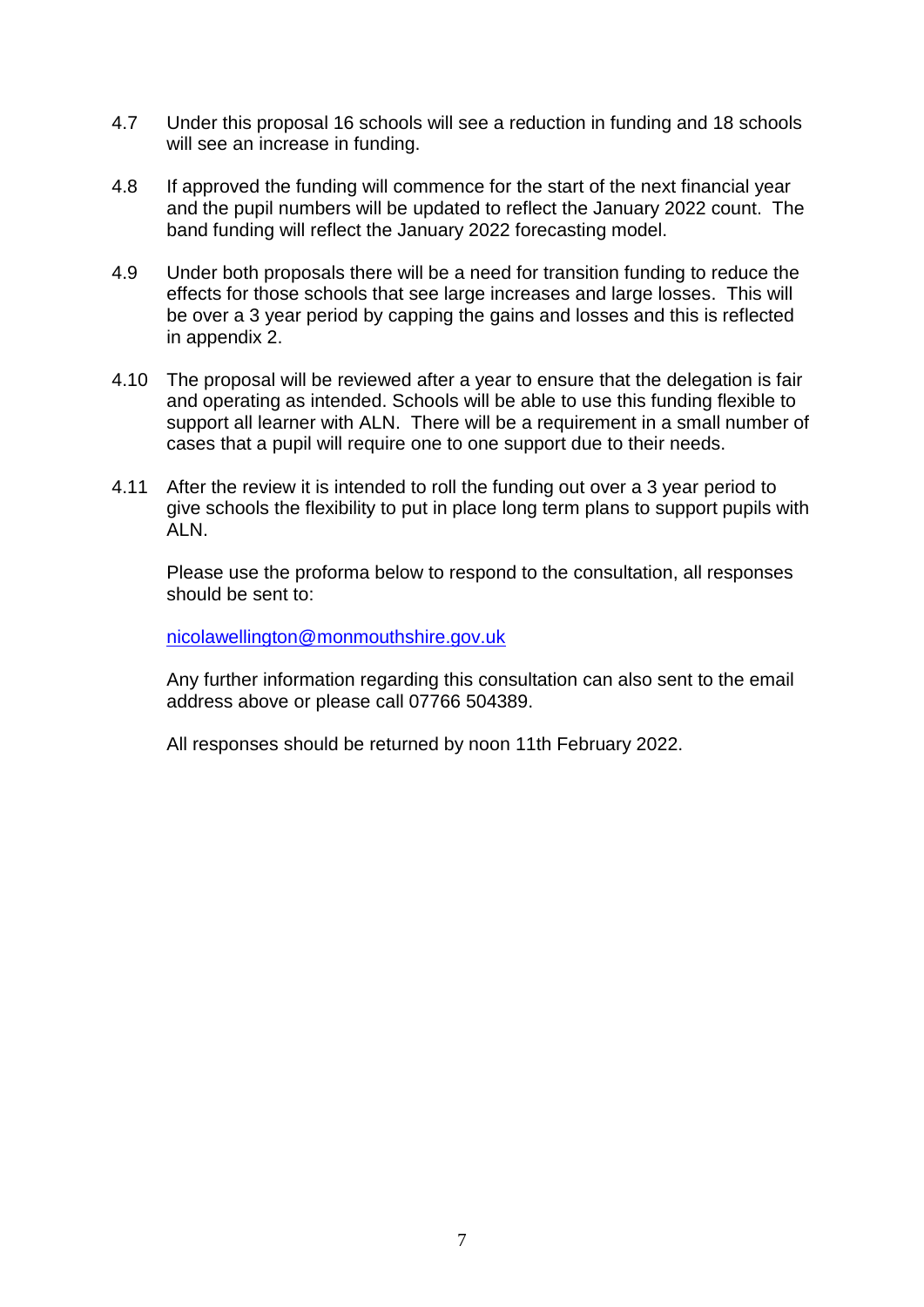### **RESPONSE PROFORMA**

### **Please indicate who you are responding on behalf of:**

| <b>ALN Funding Formula</b>                                                                                                                                                                                                                                                                                                                                             | I agree | I disagree |
|------------------------------------------------------------------------------------------------------------------------------------------------------------------------------------------------------------------------------------------------------------------------------------------------------------------------------------------------------------------------|---------|------------|
| Proposal 1<br>70% of the funding distributed on pupil numbers<br>and 30% on current funding for band D & E within<br>the school. For the purposes of this consultation<br>the pupil numbers are taken as the September<br>2020 count which is in line with the existing formula<br>and the band funding is from the October 2021<br>forecasting model. (paragraph 4.2) |         |            |
| Proposal 2<br>80% of the funding distributed on pupil numbers<br>and 20% on current funding for band D & E within<br>the school. For the purposes of this consultation<br>the pupil numbers are taken as the September<br>2020 count which is in line with the existing formula<br>and the band funding is from the October 2021<br>forecasting model. (paragraph 4.5) |         |            |

Please state below the reasons for your response, please also include any other funding models for the working group to consider should you disagree with the proposals above.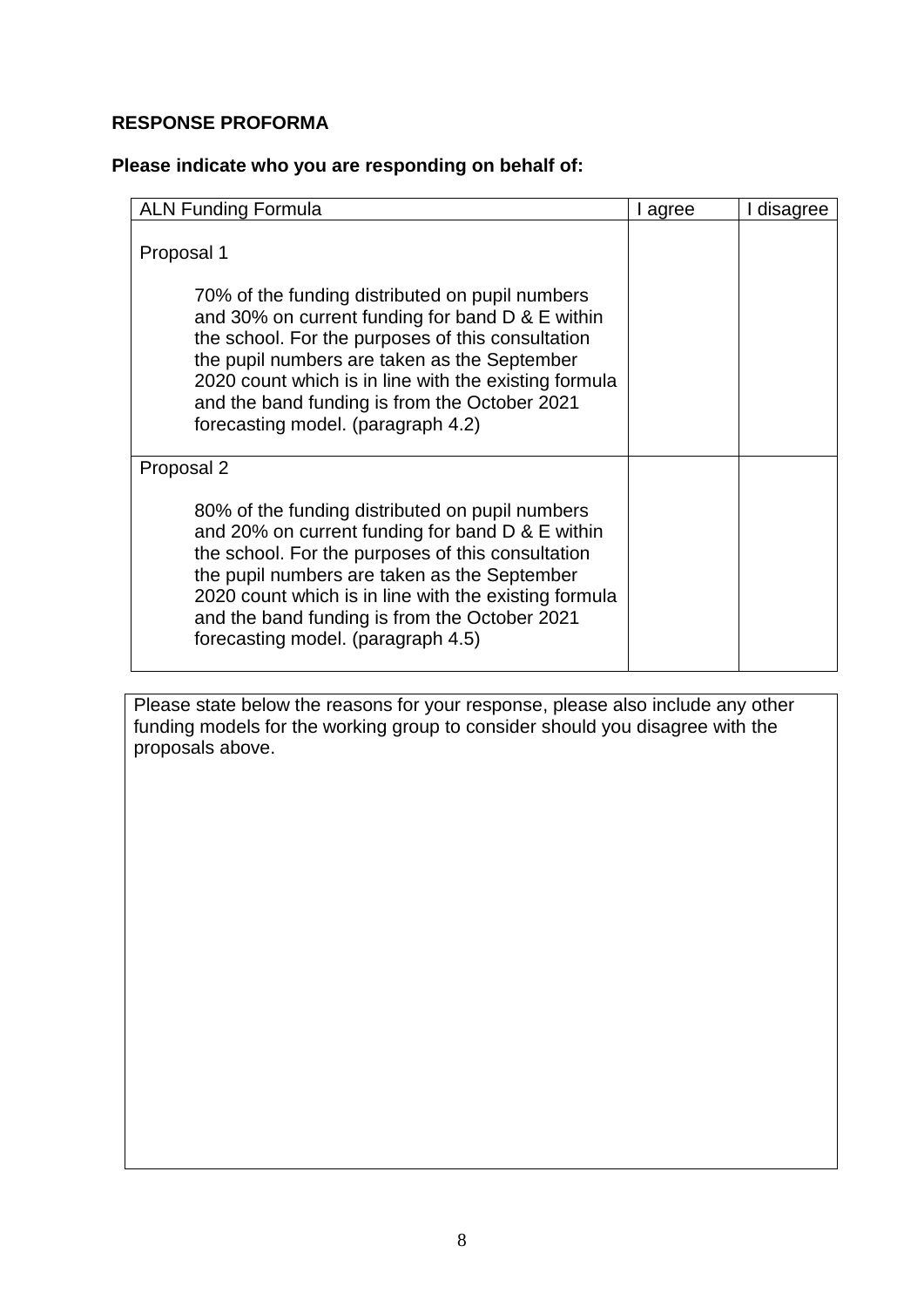|                |                                                                      |                   |                     |                    |                                   |                  | <b>Appendix 1</b> |                    |
|----------------|----------------------------------------------------------------------|-------------------|---------------------|--------------------|-----------------------------------|------------------|-------------------|--------------------|
| <b>School</b>  | 70% Pupil<br><b>Numbers</b>                                          | <b>ALN - 30%</b>  | <b>Total</b>        | Variance           | 80% Pupil<br><b>Numbers</b>       | <b>ALN - 20%</b> | <b>Total</b>      | <b>Variance</b>    |
|                |                                                                      |                   |                     |                    |                                   |                  |                   |                    |
|                |                                                                      |                   |                     |                    |                                   |                  |                   |                    |
| 1              | 211,999                                                              | 52,911            | 264,911             | 75,854             | 242,285                           | 35,274           | 277,559           | 88,502             |
| $\overline{2}$ | 53,780                                                               | 17,637            | 71,417              | 10,693             | 61,463                            | 11,758           | 73,221            | 12,497             |
| 3              | 71,067                                                               | 48,502            | 119,569             | $-34,896$          | 81,219                            | 32,335           | 113,554           | $-40,911$          |
| 4              | 51,619                                                               | 22,046            | 73,666              | $-6,275$           | 58,994                            | 14,698           | 73,691            | $-6,250$           |
| 5              | 40,815                                                               | 30,865            | 71,680              | $-35,993$          | 46,646                            | 20,577           | 67,223            | $-40,450$          |
| 6              | 49,459                                                               | 26,456            | 75,914              | $-18,887$          | 56,524                            | 17,637           | 74,161            | $-20,640$          |
| 7              | 43,936                                                               | 13,228            | 57,164              | 6,462              | 50,213                            | 8,819            | 59,032            | 8,330              |
| 8              | 16,326                                                               | 4,409             | 20,735              | 8,985              | 18,658                            | 2,940            | 21,598            | 9,848              |
| 9              | 44,657                                                               | 13,228            | 57,885              | 11,432             | 51,036                            | 8,819            | 59,855            | 13,402             |
| 10             | 61,223                                                               | 8,819             | 70,041              | 32,638             | 69,969                            | 5,879            | 75,848            | 38,445             |
| 11             | 281,865                                                              | 119,050           | 400,916             | 27,609             | 322,132                           | 79,367           | 401,499           | 28,192             |
| 12             | 54,020                                                               | 39,683            | 93,704              | $-30,346$          | 61,737                            | 26,456           | 88,193            | $-35,857$          |
| 13             | 45,377                                                               | 35,274            | 80,651              | $-29,169$          | 51,859                            | 23,516           | 75,376            | $-34,444$          |
| 14             | 55,701                                                               | 61,730            | 117,431             | $-82,700$          | 63,658                            | 41,153           | 104,811           | $-95,320$          |
| 15             | 53,540                                                               | 22,046            | 75,586              | $-1,394$           | 61,189                            | 14,698           | 75,886            | $-1,094$           |
| 16             | 67,225                                                               | 39,683            | 106,909             | $-18,793$          | 76,829                            | 26,456           | 103,284           | $-22,418$          |
| 17             | 45,857                                                               | 35,274            | 81,131              | $-27,738$          | 52,408                            | 23,516           | 75,924            | $-32,945$          |
| 18             | 80,430                                                               | 44,093            | 124,523             | $-21,513$          | 91,920                            | 29,395           | 121,315           | $-24,721$          |
| 19             | 21,608                                                               | 8,819             | 30,427              | 3,031              | 24,695                            | 5,879            | 30,574            | 3,178              |
| 20<br>21       | 146,455                                                              | 30,865            | 177,320             | 71,557             | 167,377                           | 20,577           | 187,954           | 82,191             |
|                | 51,619                                                               | 22,046            | 73,666              | $-7,976$           | 58,994                            | 14,698           | 73,691            | $-7,951$           |
| 22             | 48,498                                                               | 13,228            | 61,726              | 21,126             | 55,426                            | 8,819            | 64,245            | 23,645             |
| 23             | 36,013                                                               | 13,228            | 49,241              | 5,461              | 41,158                            | 8,819            | 49,977            | 6,197              |
| 24<br>25       | 92,915                                                               | 8,819             | 101,733<br>96,890   | 60,004<br>$-8,007$ | 106,188                           | 5,879            | 112,067<br>96,033 | 70,338<br>$-8,864$ |
| 26             | 66,025<br>321,240                                                    | 30,865<br>136,687 | 457,928             | $-2,561$           | 75,457<br>367,132                 | 20,577<br>91,125 | 458,257           | $-2,232$           |
| 27             | 40,575                                                               | 13,228            | 53,803              | 4,999              | 46,372                            | 8,819            | 55,190            | 6,386              |
| 28             | 41,536                                                               | 17,637            | 59,173              | 3,739              | 47,469                            | 11,758           | 59,227            | 3,793              |
| 29             | 19,687                                                               | 4,409             | 24,097              | 6,181              | 22,500                            | 2,940            | 25,439            | 7,523              |
| 30             | 49,699                                                               | 13,228            | 62,926              | 17,858             | 56,798                            | 8,819            | 65,617            | 20,549             |
| 31             | 81,150                                                               | 57,320            | 138,471             | $-55,984$          | 92,743                            | 38,214           | 130,957           | $-63,498$          |
| 32             | 46,337                                                               | 17,637            | 63,974              | 9,071              | 52,957                            | 11,758           | 64,715            | 9,812              |
| 33             | 40,815                                                               | 22,046            | 62,862              | $-5,891$           | 46,646                            | 14,698           | 61,344            | $-7,409$           |
| 34             | 66,985                                                               | 26,456            | 93,441              | 11,426             | 76,554                            | 17,637           | 94,191            | 12,176             |
|                |                                                                      |                   |                     |                    |                                   |                  |                   |                    |
|                | 2,500,056                                                            |                   | 1,071,452 3,571,508 |                    | 2,857,206                         |                  | 714,302 3,571,508 |                    |
|                |                                                                      |                   |                     |                    | 16 Schools have reduced funding   |                  |                   |                    |
|                | 16 Schools have reduced funding<br>18 Schools have increased funding |                   |                     |                    | 18 Schools have increased funding |                  |                   |                    |
|                |                                                                      |                   |                     |                    |                                   |                  |                   |                    |
|                |                                                                      |                   |                     |                    |                                   |                  |                   |                    |